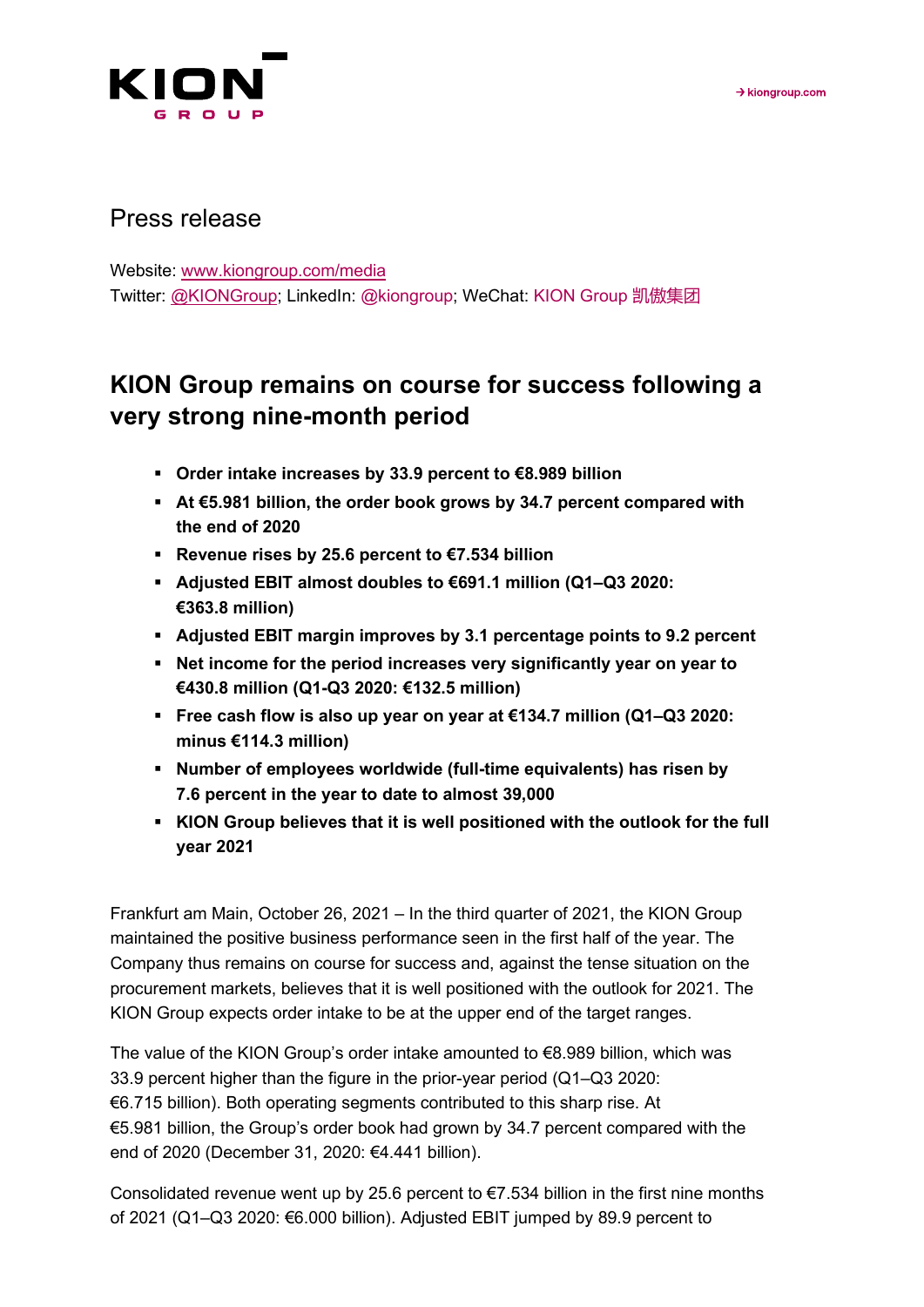

€691.1 million (Q1–Q3 2020: €363.8 million) on the back of the good business performance in both operating segments. The adjusted EBIT margin improved to 9.2 percent (Q1–Q3 2020: 6.1 percent) as a result. Net income for the period came to €430.8 million, which was also substantially higher than in the same period of the previous year (Q1–Q3 2020: €132.5 million). Free cash flow amounted to €134.7 million (Q1–Q3 2020: minus €114.3 million). This robust business performance was also reflected in the number of employees worldwide, which increased by 2,750 (7.6 percent) to almost 39,000 full-time equivalents in the first three quarters of this year.

"The KION Group generated rapid growth in the first nine months of 2021 and more than made up for the adverse impact of coronavirus in 2020. Although there are considerable challenges in connection with the availability of materials and the increase in raw material prices this year will lead to higher material costs, we expect to achieve the ambitious targets that we have set for 2021 as a whole," said Gordon Riske, Chief Executive Officer of KION GROUP AG. "We strengthened our position with a wealth of new products, equity investments in software companies, and groundbreaking technology partnerships."

This included a strategic investment of around 20 percent in ifesca GmbH, a software firm specializing in the energy industry. ifesca's energy management platform based on artificial intelligence (AI) offers a range of solutions for predictive and resource-efficient energy management. The KION Group has also joined forces with the Fraunhofer Institute for Material Flow and Logistics to establish a joint Enterprise Lab in which the autonomous vehicle swarm known as Load Runner will be developed to marketreadiness. The use of AI-based swarm technology should make it possible to achieve a higher speed and greater sorting capacity than with conventional systems.

On October 4<sup>th</sup>, KION GROUP AG signed an agreement for a new syndicated revolving credit facility (RCF) with a total volume of €1 billion that can be used immediately. At the same time, the credit line previously in place until 2023 was terminated accordingly. "The flexible credit facility has a five-year term, can be extended twice by one year, and ensures that the Group can furthermore benefit from a much better interest-rate margin," said Anke Groth, CFO of KION GROUP AG. "The interest rate is based on an innovative model and is linked not only to the credit standing of KION GROUP AG but also to sustainability criteria such as greenhouse gas emissions, occupational health and safety, and the further electrification of the forklift and warehouse truck fleets."

#### **Positive trend in intralogistics markets**

The global market for forklift trucks and warehouse trucks saw strong growth compared with the prior-year period, which had been adversely affected by the pandemic. The number of new truck orders rose by 54.1 percent to 1,768 thousand units.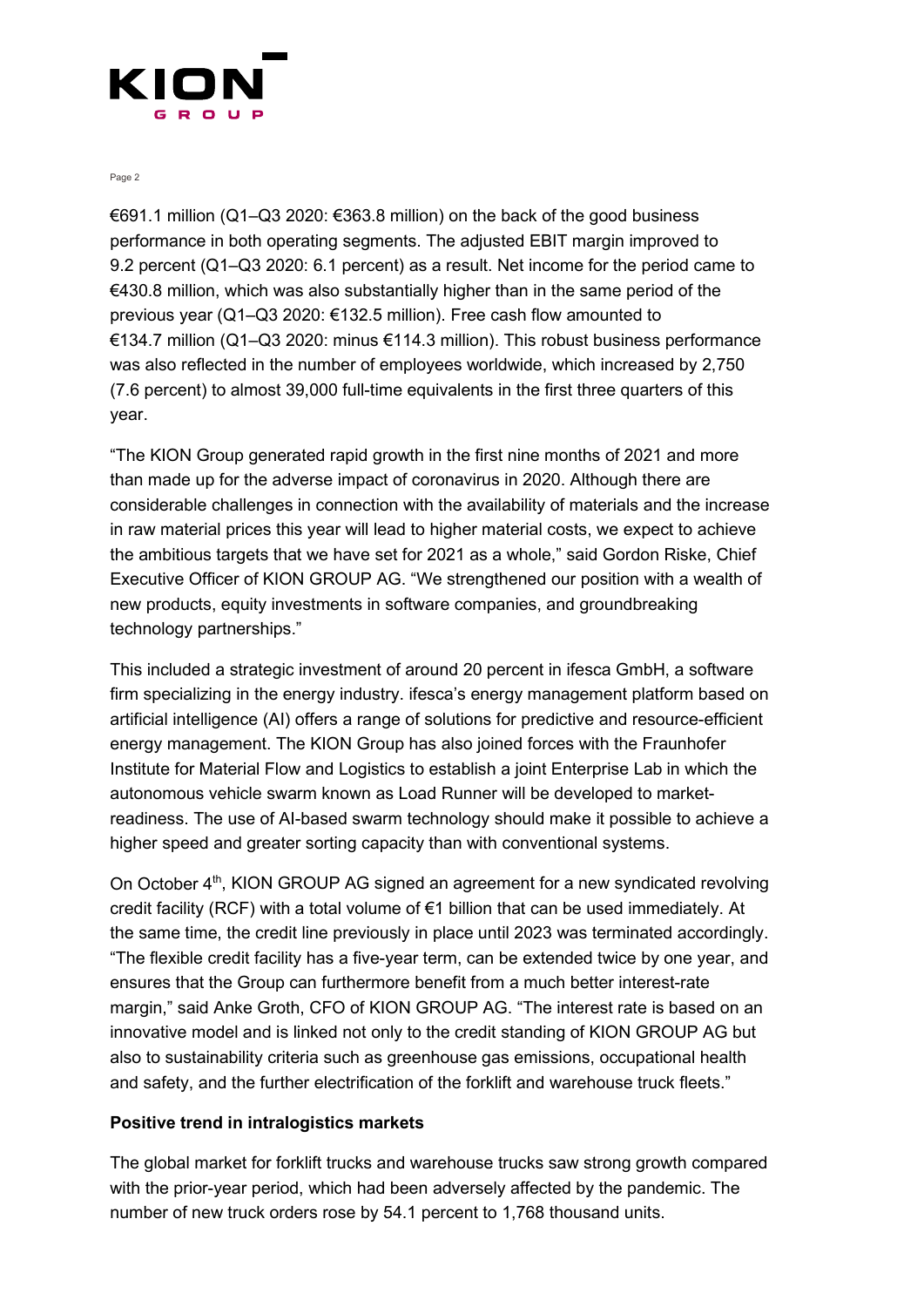

All sales regions contributed to this growth. In the APAC region (Asia-Pacific), the number of new trucks ordered went up by 39.9 percent compared with the prior-year period. This was primarily attributable to orders for entry-level warehouse trucks. The Chinese market (up by 39.4 percent) accounted for the largest portion of this increase in absolute terms, despite a slight decline in orders in the third quarter. In the EMEA region (western Europe, eastern Europe, Middle East, and Africa) new orders were up by 61.6 percent year on year. The Americas region (North, Central, and South America) registered growth of 81.1 percent, which was mainly due to higher order volumes in the North American market.

New orders of IC trucks and electric trucks in the reporting period were up by 33.8 percent and 63.2 percent respectively year on year, primarily driven by catch-up effects in EMEA and the Americas. At 67.2 percent, growth in the business with warehouse trucks was even stronger.

In the KION Group's view, the coronavirus pandemic continued to boost the growth of the market for supply chain solutions in the reporting period. There was no letup in customers' investment in warehouse automation and robotics solutions. The KION Group believes that this growth is being driven primarily by ongoing investment by companies in the e-commerce, general merchandise, and grocery sectors.

#### **Segment performance in detail**

In the period January to September 2021, the **Industrial Trucks & Services** (ITS) segment generated strong growth across all product categories in the new truck business, although the growth rates in the third quarter were slower as the recovery had begun in the same quarter of the previous year. The number of new trucks ordered came to 218.6 thousand units, which was up by 59.0 percent compared with the first nine months of 2020. This increase was largely attributable to higher order intake for counterbalance trucks and warehouse trucks in the EMEA region. In the APAC region, the KION Group's growth in counterbalance truck orders outstripped that of the market, primarily due to increased unit sales in China. The number of orders more or less doubled in the Americas region. The KION Group's growth in North America exceeded that of the market as a whole, whereas the rise in Latin America was slightly below that of the market. The value of the segment's order intake swelled by 40.1 percent to €5.731 billion (Q1–Q3 2020: €4.090 billion).

The segment's total revenue increased by 15.1 percent, from  $\epsilon$ 4.125 billion in the first three quarters of 2020 to €4.750 billion in the period under review. Revenue in the new truck business was up by 16.3 percent, despite the ongoing bottlenecks in the procurement of materials. All relevant product categories recorded a year-on-year rise, with the biggest increases generated in the warehouse truck and electric forklift truck categories. The service business expanded by 14.1 percent, thereby growing at a similar rate to the new truck business. The segment's adjusted EBIT increased to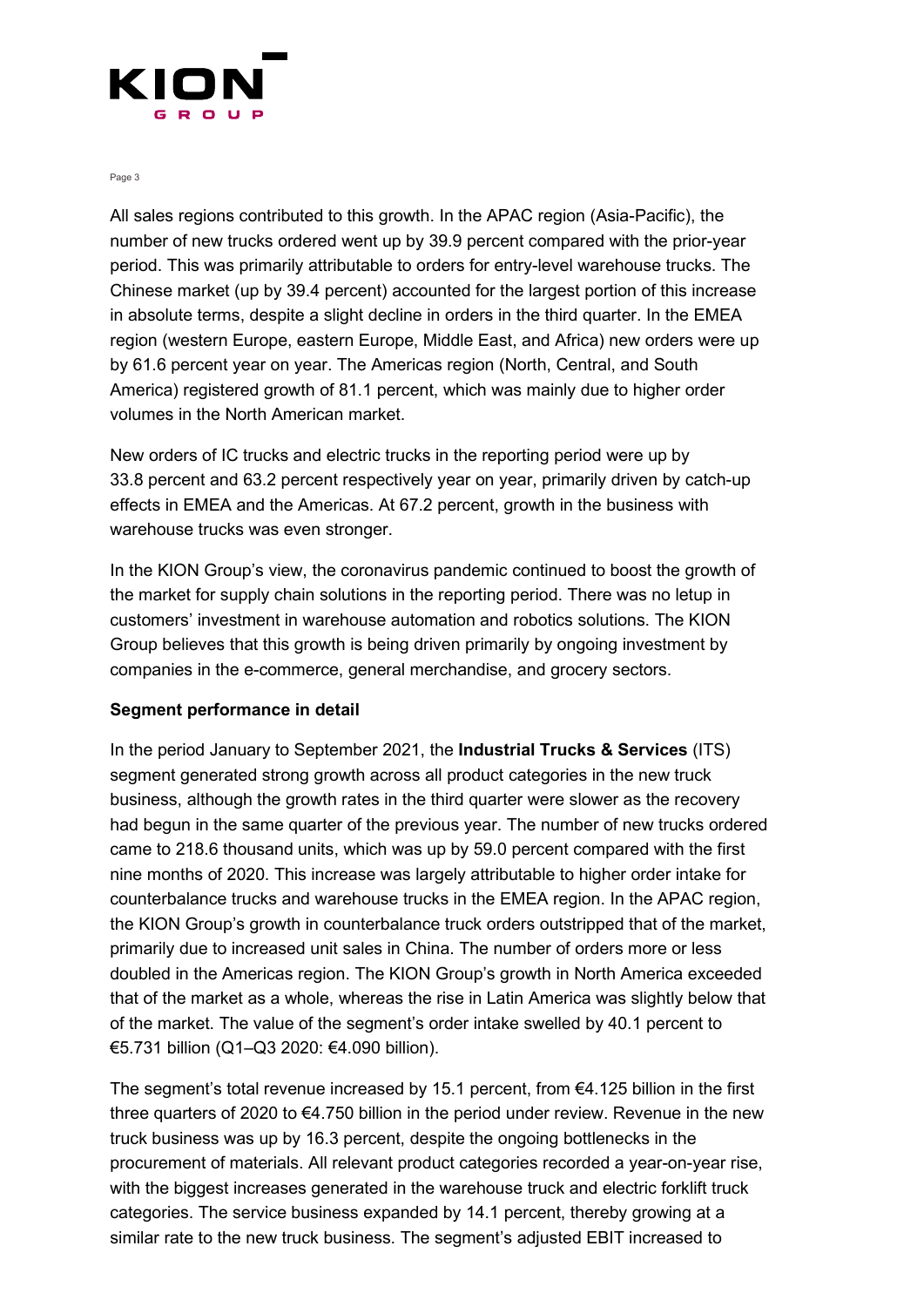

€423.1 million in the first nine months of 2021, which was roughly twice as high as the figure for the prior-year period (Q1–Q3 2020: €209.3 million). The bottlenecks in global supply chains again resulted in delays to the production of new trucks in the third quarter. Moreover, profitability is increasingly being squeezed by the sharp rise in commodity prices. The segment's adjusted EBIT margin improved to 8.9 percent (Q1–Q3 2020: 5.1 percent).

At €3.267 billion, order intake in the **Supply Chain Solutions** (SCS) segment for the first nine months of 2021 was 24.2 percent higher than the figure reported for the prioryear period (Q1–Q3 2020: €2.632 billion). In the project business (business solutions), the increased volume of orders in e-commerce and in the food and textile industries had a particularly noticeable effect. The service business also registered a further increase.

The total revenue of the Supply Chain Solutions segment stood at  $E$ 2.794 billion, which was up by a substantial 48.6 percent year on year (Q1–Q3 2020: €1.880 billion). The segment increased its revenue from the long-term project business (business solutions) by 63.7 percent, primarily by working through the project orders and maintaining a consistently high level of capacity utilization. The performance of the service business (customer services) was also positive, with revenue up by 8.5 percent in the nine-month period. The segment's adjusted EBIT surged by 82.9 percent to €336.6 million (Q1–Q3 2020: €184.0 million). The adjusted EBIT margin therefore improved significantly to 12.0 percent (Q1–Q3 2020: 9.8 percent).

### **Outlook**

Based on its positive business situation and financial performance in the year to date, the KION Group anticipates that it will achieve the targets for 2021 that it raised in the middle of the year. This is despite growing challenges in global procurement markets. Given that the order situation remains very healthy in both segments, the KION Group expects order intake at both Group level and individual segment level to be at the upper end of the target range. Despite the current developments in the procurement markets, the KION Group believes that it is well positioned within the forecast ranges for the key performance indicators revenue, EBIT adjusted, free cash flow and ROCE.

The order intake of the KION Group is expected to be between €10,650 million and €11,450 million. The target figure for consolidated revenue is in the range of €9,700 million to €10,300 million. The target range for adjusted EBIT is €810 million to €890 million. Free cash flow is expected to be in a range between €450 million and €550 million. The target figure for ROCE is in the range of 9.0 percent to 10.0 percent.

Order intake in the Industrial Trucks & Services (ITS) segment is expected to be between €6,850 million and €7,250 million. The target figure for revenue is in the range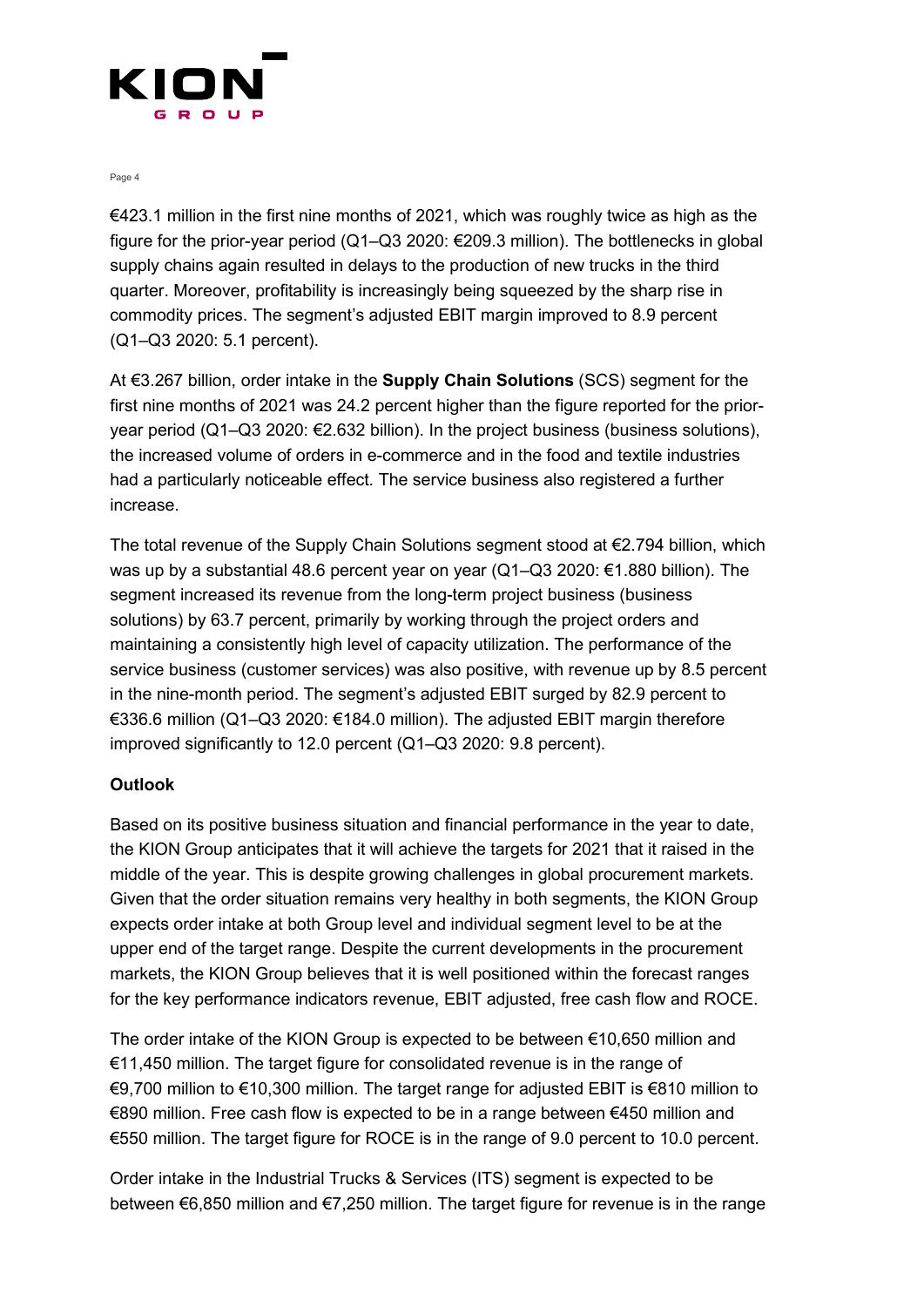

of €6,250 million to €6,550 million. The target range for adjusted EBIT is €525 million to €565 million.

The expectation for order intake in the Supply Chain Solutions (SCS) segment is at between €3,800 million and €4,200 million. The target figure for revenue is in the range of €3,450 million to €3,750 million. The target range for adjusted EBIT is €385 million to €425 million.

Even though the outlook remains positive, there is still uncertainty in the economic environment. The KION Group particularly sees risks in relation to commodity prices and the availability of intermediate products.

| KION Group key performance indicators for the third quarter ended September |
|-----------------------------------------------------------------------------|
| 30, 2021 and for the first nine months of 2021                              |

| $\epsilon$ million                                                 | Q3 2021        | Q3 2020        | <b>Difference</b> | $Q1 - Q3$<br>2021 | $Q1 - Q3$<br>2020 | <b>Difference</b> |
|--------------------------------------------------------------------|----------------|----------------|-------------------|-------------------|-------------------|-------------------|
| <b>Order intake</b>                                                | 3,107.4        | 2,315.3        | 34.2%             | 8,989.1           | 6,715.4           | 33.9%             |
| <b>Revenue</b>                                                     | 2,565.8        | 2,072.9        | 23.8%             | 7,533.7           | 6,000.2           | 25.6%             |
| Order book [1]                                                     |                |                |                   | 5,980.7           | 4,441.3           | 34.7%             |
| <b>Adjusted EBITDA [2]</b><br><b>Adjusted EBITDA [2]</b><br>margin | 441.9<br>17.2% | 367.3<br>17.7% | 20.3%             | 1,321.4<br>17.5%  | 986.7<br>16.4%    | 33.9%             |
| <b>Adjusted EBIT [2]</b><br><b>Adjusted EBIT [2] margin</b>        | 228.9<br>8.9%  | 159.1<br>7.7%  | 43.9%             | 691.1<br>9.2%     | 363.8<br>6.1%     | 89.9%             |
| Net income for the period                                          | 139.6          | 81.9           | 70.5%             | 430.8             | 132.5             | $>100\%$          |
| Free cash flow [3]                                                 | $-166.7$       | 105.3          | < 100%            | 134.7             | $-114.3$          | $>100\%$          |
| <b>Employees</b> [4]<br>(FTEs, incl.<br>apprentices/trainees)      |                |                |                   | 38,957            | 36,207            | 7.6%              |

[1] Figure as at September 30, 2021 compared with December 31, 2020.

[2] Adjusted for purchase price allocation items and non-recurring items.

[3] Free cash flow is defined as cash flow from operating activities plus cash flow from investing activities.

[4] Number of employees stated in full-time equivalents as at September 30, 2021 compared with December 31, 2020.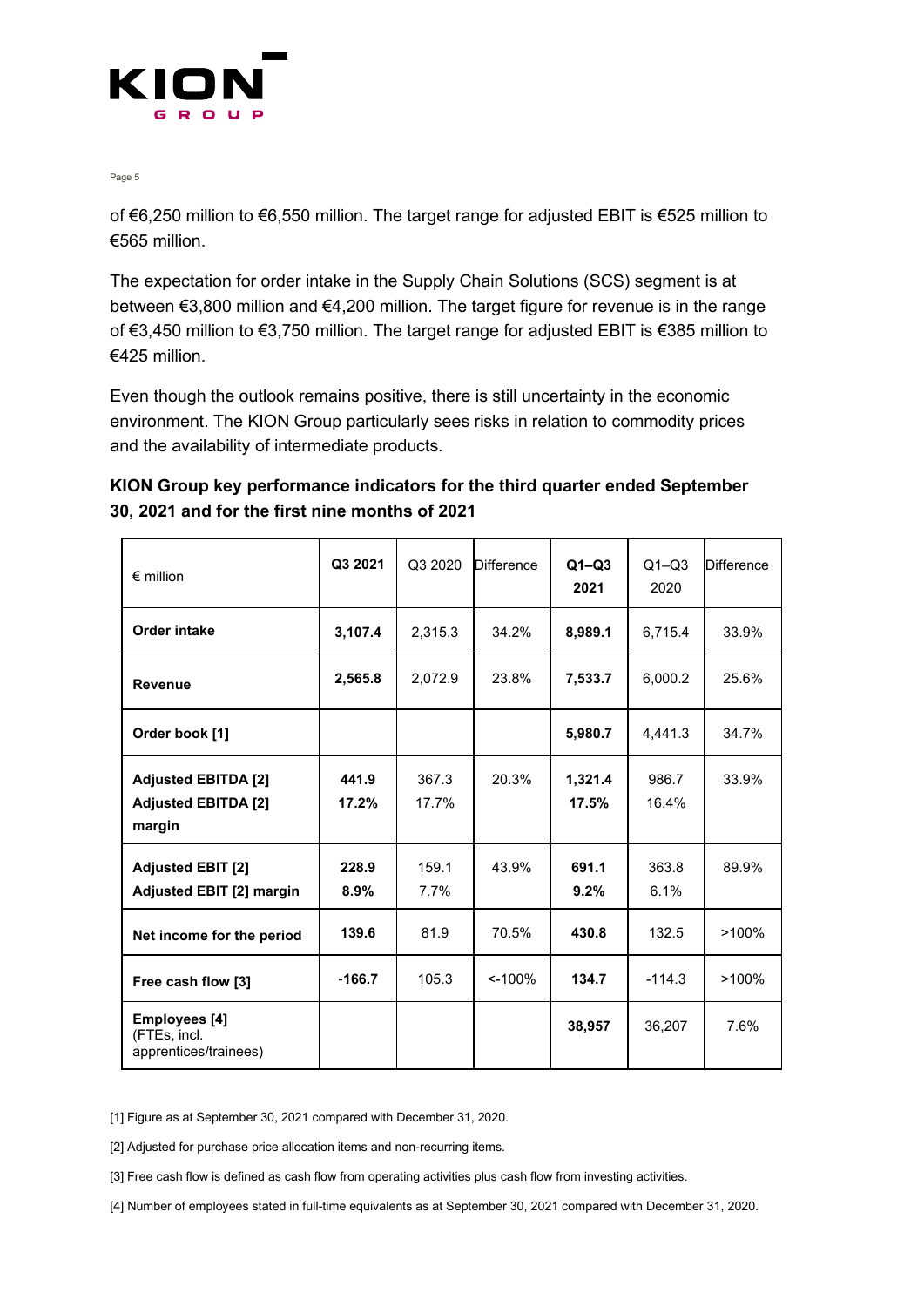

## The Company

The KION Group is among the world's leading suppliers of industrial trucks and supply chain solutions. Its portfolio encompasses industrial trucks, such as forklift trucks and warehouse trucks, as well as integrated automation technology and software solutions for the optimization of supply chains, including all related services. Across more than 100 countries worldwide, the KION Group's solutions improve the flow of material and information within factories, warehouses, and distribution centers.

The Group, which is included in the MDAX, is the largest manufacturer of industrial trucks in Europe in terms of units sold in 2020. In China, it is the leading foreign manufacturer (as measured by revenue in 2020) and number three overall. The KION Group is also one of the world's leading providers of warehouse automation (as measured by revenue in 2019).

At the end of 2020, around 1.6 million of the KION Group's industrial trucks and over 6,000 of its installed systems were in use by customers of various sizes and in numerous industries on six continents. The Group currently has around 39,000 employees and generated revenue of €8.3 billion in 2020.

*Current KION Group images can be found in our image database at <https://mediacenter.kiongroup.com/categories> and on the websites of our various brands*.

(cs)

#### Disclaimer

This release and the information contained herein are for information purposes only and do not constitute a prospectus or an offer to sell or a solicitation of an offer to buy any securities in the United States or in any other jurisdiction.

This release contains forward-looking statements that are subject to various risks and uncertainties. Future results could differ materially from those described in these forward-looking statements due to certain factors, e.g. changes in business, economic and competitive conditions (including with respect to further developments in relation to the COVID-19 pandemic), regulatory reforms, results of technical studies, foreign exchange rate fluctuations, uncertainties in litigation or investigative proceedings, and the availability of financing. We do not undertake any responsibility to update the forward-looking statements in this release.